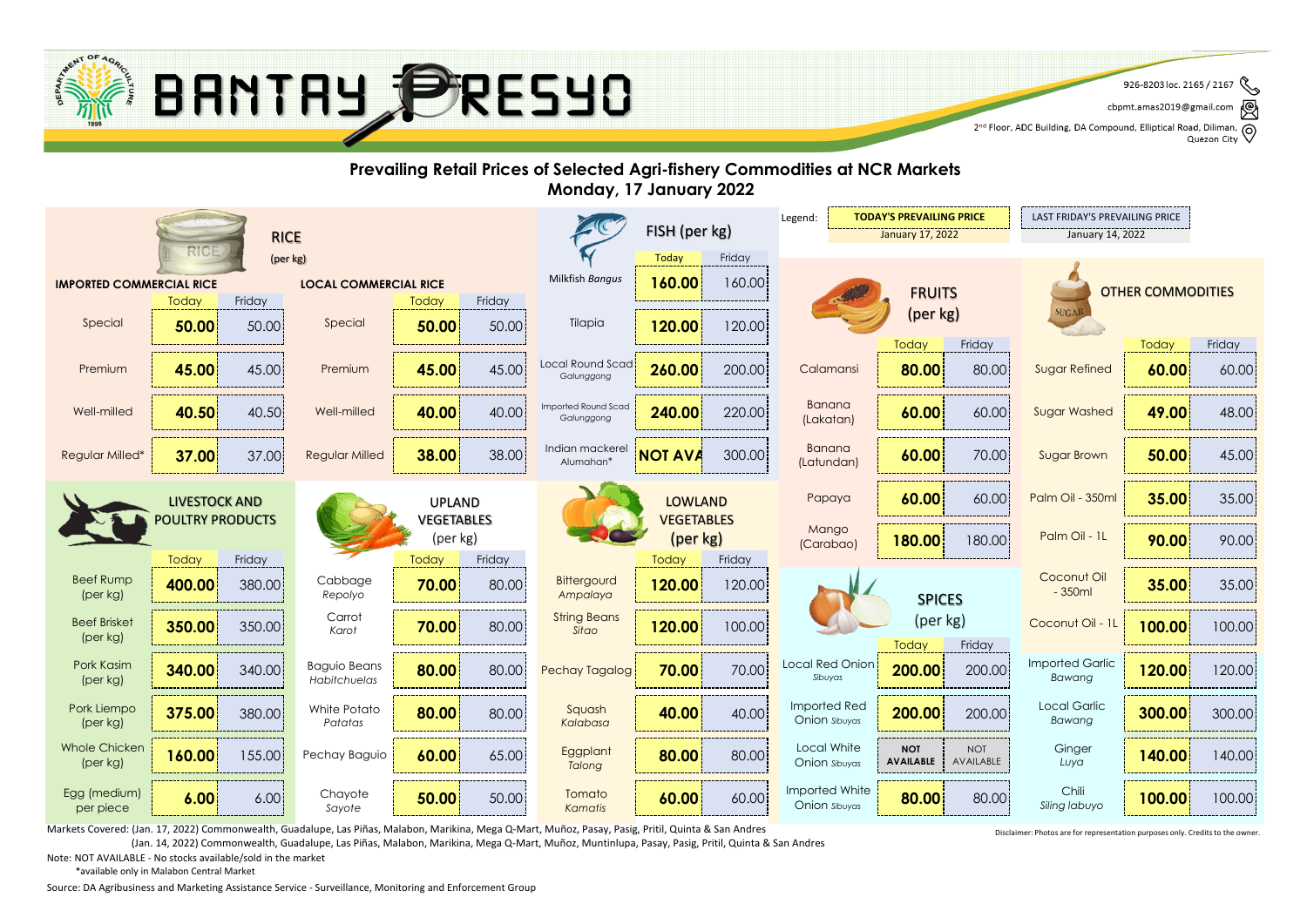

cbpmt.amas2019@gmail.co

2<sup>nd</sup> Floor, ADC Building, DA Compound, Elliptical Road, Diliman, , ල Quezon City

#### **Prevailing Retail Prices of Selected Agri-fishery Commodities per Market Monday, 17 January 2022**

|                                         | <b>COMMODITY (PHP/KG)</b>                 |                |                                |                         |                  |          |               |                                |                         |                                |
|-----------------------------------------|-------------------------------------------|----------------|--------------------------------|-------------------------|------------------|----------|---------------|--------------------------------|-------------------------|--------------------------------|
| <b>MARKET</b>                           | <b>Well-milled</b><br><b>Rice (Local)</b> | <b>Tilapia</b> | Galunggong                     | Whole<br><b>Chicken</b> | *Egg<br>(Medium) | Ampalaya | <b>Tomato</b> | Cabbage                        | Pechay<br><b>Baguio</b> | <b>Red Onion</b><br>(Local)    |
| <b>New Las Piñas City Public Market</b> | 40.00                                     | 140.00         | 260.00                         | 155.00                  | 6.00             | 120.00   | 70.00         | 80.00                          | 70.00                   | 200.00                         |
| <b>Guadalupe Public Market/Makati</b>   | 44.00                                     | 140.00         | 250.00                         | 170.00                  | 6.25             | 110.00   | 70.00         | <b>NOT</b><br>AVAILABLE        | 60.00                   | <b>NOT</b><br><b>AVAILABLE</b> |
| San Andres Market/Manila                | 40.00                                     | 120.00         | 260.00                         | 160.00                  | 6.00             | 140.00   | 70.00         | 80.00                          | 70.00                   | 200.00                         |
| <b>Quinta Market/Manila</b>             | 42.00                                     | 130.00         | <b>NOT</b><br><b>AVAILABLE</b> | 160.00                  | 6.50             | 120.00   | 65.00         | 70.00                          | 60.00                   | <b>NOT</b><br>AVAILABLE        |
| <b>Pritil Market/Manila</b>             | 40.00                                     | 120.00         | 180.00                         | 160.00                  | 5.50             | 130.00   | 50.00         | <b>NOT</b><br><b>AVAILABLE</b> | 45.00                   | 190.00                         |
| <b>Marikina Public Market</b>           | 43.00                                     | 140.00         | 260.00                         | 160.00                  | 6.50             | 100.00   | 60.00         | <b>NOT</b><br>AVAILABLE        | 75.00                   | 200.00                         |
| <b>Pasay City Market</b>                | 40.00                                     | 100.00         | <b>NOT</b><br><b>AVAILABLE</b> | 150.00                  | 6.00             | 110.00   | 70.00         | <b>NOT</b><br><b>AVAILABLE</b> | 60.00                   | 200.00                         |
| <b>Pasig City Mega Market</b>           | 40.00                                     | 100.00         | 190.00                         | 150.00                  | 6.50             | 110.00   | 60.00         | 75.00                          | 60.00                   | 200.00                         |
| <b>Commonwealth Market/Quezon City</b>  | 38.00                                     | 120.00         | 230.00                         | 130.00                  | 5.60             | 120.00   | 70.00         | 70.00                          | 60.00                   | 200.00                         |
| Muñoz Market/Quezon City                | 37.50                                     | 125.00         | 270.00                         | 150.00                  | 6.00             | 120.00   | 50.00         | 70.00                          | 65.00                   | 170.00                         |
| Mega Q-mart/Quezon City                 | 44.00                                     | 120.00         | <b>NOT</b><br><b>AVAILABLE</b> | 160.00                  | 5.95             | 120.00   | 60.00         | 70.00                          | 50.00                   | <b>NOT</b><br><b>AVAILABLE</b> |
| <b>Malabon Central Market</b>           | 41.00                                     | 120.00         | <b>NOT</b><br>AVAILABLE        | 127.00                  | 5.00             | 90.00    | 60.00         | 55.00                          | 50.00                   | 180.00                         |

Source: DA Agribusiness and Marketing Assistance Service - Surveillance, Monitoring and Enforcement Group

Note: NOT AVAILABLE - No stocks available/sold in the market

\* price per piece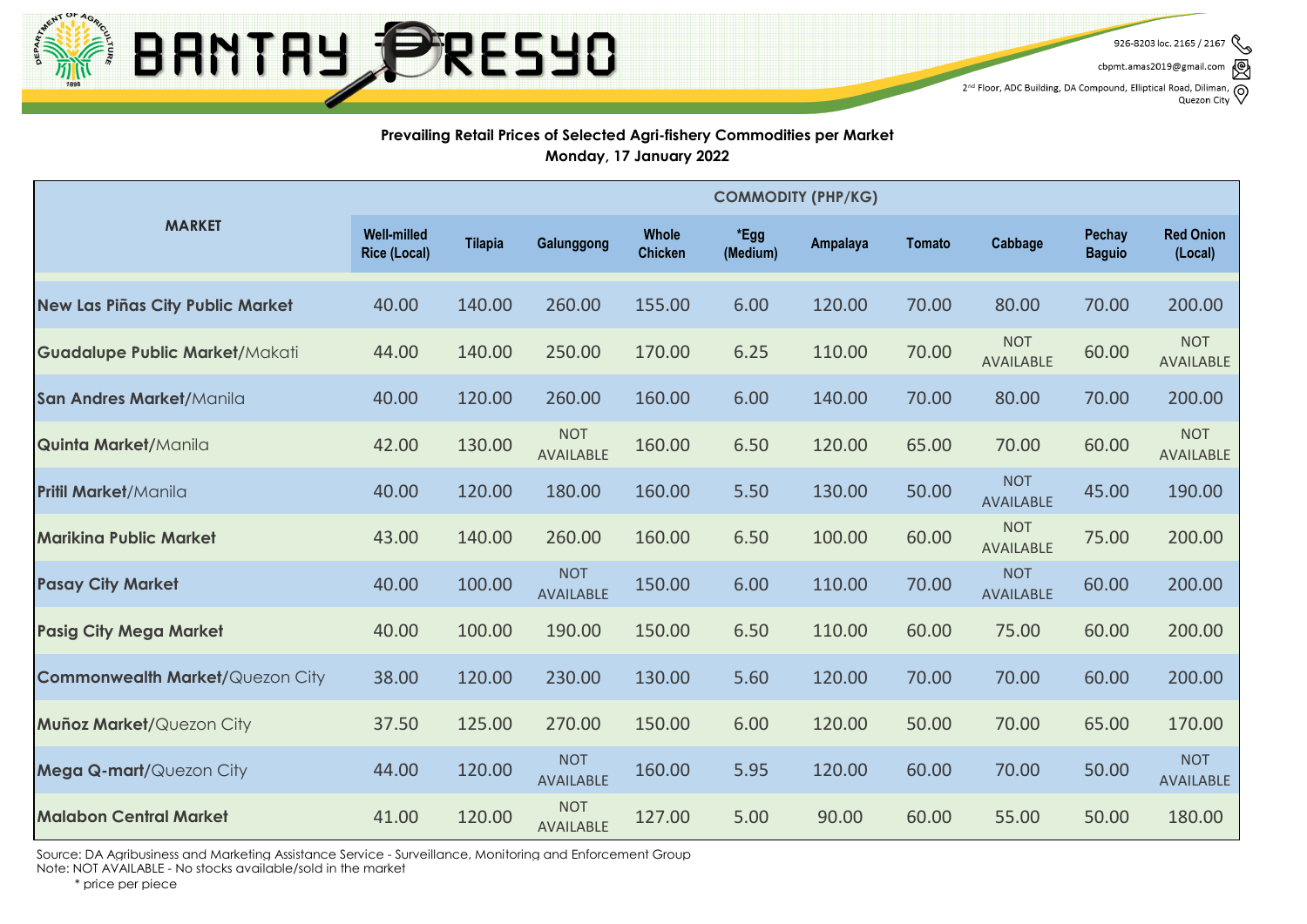### Prevailing Retail Prices of Fresh and Frozen Pork Products in NCR Markets January 17, 2022

926-8203 loc. 2165 / 2167

q

cbpmt.amas2019@gr

2<sup>nd</sup> Floor, ADC Building, DA Compound, Elliptical Re

**BRNTRY PRESYO** 

# FRESH & FROZEN PORK KASIM/PIGUE

|                |                                            | <b>PRICE PER KILOGRAM (P/kg)</b> |                    |                 |                    |  |  |
|----------------|--------------------------------------------|----------------------------------|--------------------|-----------------|--------------------|--|--|
| <b>MARKET</b>  |                                            |                                  | <b>Fresh</b>       | <b>Frozen</b>   |                    |  |  |
|                |                                            | <b>Today</b>                     | <b>Last Friday</b> | <b>Today</b>    | <b>Last Friday</b> |  |  |
|                |                                            | (Jan. 17, 2022)                  | (Jan. 14, 2022)    | (Jan. 17, 2022) | (Jan. 14, 2022)    |  |  |
| $\mathbf{1}$   | New Las Piñas City Public Market           | 340.00                           | 340.00             | N/A             | N/A                |  |  |
| $\overline{2}$ | <b>Guadalupe Public Market</b>             | 340.00                           | 340.00             | 230.00          | 230.00             |  |  |
| 3              | <b>Mandaluyong Public Market</b>           | $(-)$                            | 370.00             | $(-)$           | N/A                |  |  |
| 4              | <b>San Andres Market</b>                   | 350.00                           | 350.00             | N/A             | N/A                |  |  |
| 5              | <b>Dagonoy Market</b>                      | 350.00                           | 350.00             | 240.00          | 240.00             |  |  |
| 6              | <b>Paco Market</b>                         | 320.00                           | 320.00             | 220.00          | 220.00             |  |  |
| $\overline{7}$ | Sta. Ana Market                            | 370.00                           | 370.00             | N/A             | N/A                |  |  |
| 8              | Quinta Market                              | 350.00                           | 350.00             | N/A             | N/A                |  |  |
| 9              | <b>Blumentritt Market</b>                  | 280.00                           | 285.00             | 230.00          | 230.00             |  |  |
| 10             | <b>Trabajo Market</b>                      | 370.00                           | 370.00             | N/A             | N/A                |  |  |
| 11             | <b>Pritil Market</b>                       | 350.00                           | 350.00             | N/A             | N/A                |  |  |
| $12 \,$        | <b>Mariking Public Market</b>              | 340.00                           | 340.00             | N/A             | N/A                |  |  |
| 13             | <b>Concepcion Dos Wet and Dry Market</b>   | 350.00                           | n/m                | N/A             | n/m                |  |  |
| 14             | <b>Marikina Zone Market</b>                | 292.50                           | n/m                | 220.00          | n/m                |  |  |
| 15             | <b>New Parang Market</b>                   | 350.00                           | n/m                | N/A             | n/m                |  |  |
| 16             | Pamilihang Lungsod ng Muntinlupa           | $(-)$                            | 320.00             | $(-)$           | 210.00             |  |  |
| 17             | <b>Taguig People's Market</b>              | 320.00                           | 320.00             | 210.00          | 220.00             |  |  |
| 18             | <b>Aling Clara's Wet &amp; Dry Market</b>  | 345.00                           | 347.50             | N/A             | N/A                |  |  |
| 19             | <b>Bicutan Market</b>                      | 320.00                           | 320.00             | 200.00          | 200.00             |  |  |
| 20             | La Huerta New Parañaque Market             | 340.00                           | 340.00             | N/A             | N/A                |  |  |
| 21             | <b>Pasay City Market</b>                   | 310.00                           | 310.00             | 240.00          | 240.00             |  |  |
| 22             | <b>Cartimar Market</b>                     | 330.00                           | 330.00             | N/A             | N/A                |  |  |
| 23             | <b>Wowee Market</b>                        | 300.00                           | 300.00             | N/A             | N/A                |  |  |
| 24             | <b>Pasig City Mega Market</b>              | 340.00                           | 340.00             | 220.00          | 220.00             |  |  |
| 25             | <b>New Arayat Market</b>                   | 340.00                           | 340.00             | 225.00          | 220.00             |  |  |
| 26             | <b>Commonwealth Market</b>                 | 320.00                           | 320.00             | 220.00          | 220.00             |  |  |
| 27             | <b>Litex Wet and Dry Market</b>            | 330.00                           | 330.00             | N/A             | N/A                |  |  |
| 28             | <b>Muñoz Market</b>                        | 330.00                           | 330.00             | N/A             | N/A                |  |  |
| 29             | <b>Tandang Sora Market</b>                 | 350.00                           | 350.00             | N/A             | N/A                |  |  |
| 30             | <b>Visayas Avenue Wet &amp; Dry Market</b> | 350.00                           | 350.00             | N/A             | N/A                |  |  |
| 31             | Mega Q-mart                                | 330.00                           | 330.00             | 230.00          | 230.00             |  |  |
| 32             | <b>Farmer's Market</b>                     | 355.00                           | 360.00             | N/A             | N/A                |  |  |
| 33             | <b>Murphy Public Market</b>                | 340.00                           | 340.00             | 220.00          | 220.00             |  |  |
| 34             | <b>Agora Public Market</b>                 | 340.00                           | 340.00             | 220.00          | 245.00             |  |  |
| 35             | <b>Malabon Central Market</b>              | 320.00                           | 320.00             | 220.00          | 220.00             |  |  |
| 36             | Da Best Sangandaan Market                  | 360.00                           | 360.00             | N/A             | N/A                |  |  |

Source: DA Agribusiness and Marketing Assistance Service - Surveillance, Monitoring and Enforcement Group

N/A - Not available in the market Note(s): Total number of markets monitored: January 17, 2022 (Today) - 34 markets | January 14, 2022 (Last Friday) - 33 markets

n/m - No monitoring activity conducted

(-) Closed due to disinfection

 \*Percentage excludes stalls reported from markets with no pork availability situation monitoring conducted today and last Friday.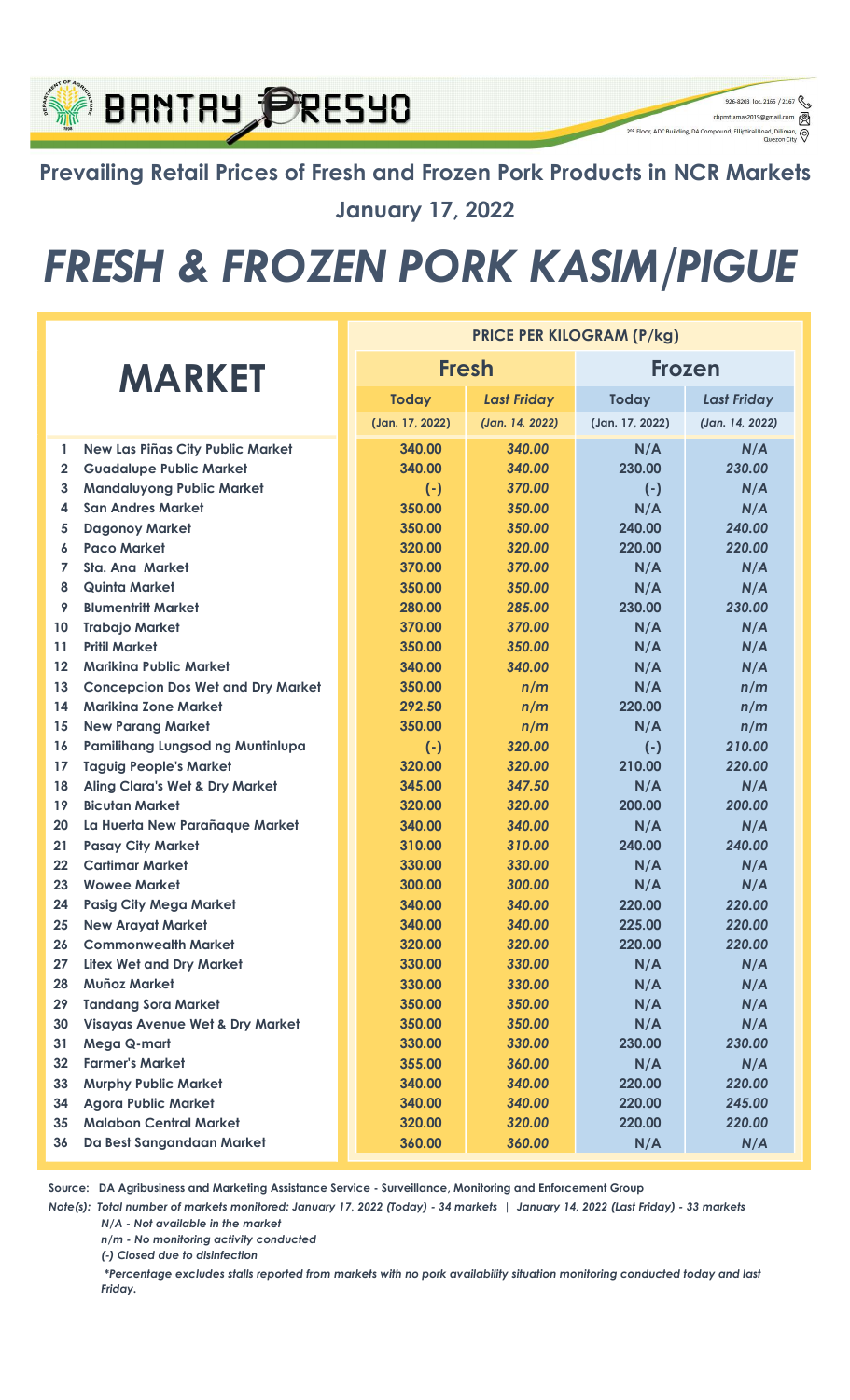

Prevailing Retail Prices of Fresh and Frozen Pork Products in NCR Markets January 17, 2022

926-8203 loc. 2165 / 2167  $\begin{picture}(16,10) \put(0,0){\line(1,0){100}} \put(15,0){\line(1,0){100}} \put(15,0){\line(1,0){100}} \put(15,0){\line(1,0){100}} \put(15,0){\line(1,0){100}} \put(15,0){\line(1,0){100}} \put(15,0){\line(1,0){100}} \put(15,0){\line(1,0){100}} \put(15,0){\line(1,0){100}} \put(15,0){\line(1,0){100}} \put(15,0){\line(1,0){100}} \$ 

⊚

2<sup>nd</sup> Floor, ADC Building, DA Compound, Elliptical Ro

# FRESH & FROZEN LIEMPO

|                   |                                            | <b>PRICE PER KILOGRAM (P/kg)</b> |                    |                 |                    |  |  |  |
|-------------------|--------------------------------------------|----------------------------------|--------------------|-----------------|--------------------|--|--|--|
| <b>MARKET</b>     |                                            |                                  | <b>Fresh</b>       | Frozen          |                    |  |  |  |
|                   |                                            | <b>Today</b>                     | <b>Last Friday</b> | <b>Today</b>    | <b>Last Friday</b> |  |  |  |
|                   |                                            | (Jan. 17, 2022)                  | (Jan. 14, 2022)    | (Jan. 17, 2022) | (Jan. 14, 2022)    |  |  |  |
| 1                 | <b>New Las Piñas City Public Market</b>    | 370.00                           | 370.00             | N/A             | N/A                |  |  |  |
| $\overline{2}$    | <b>Guadalupe Public Market</b>             | 380.00                           | 380.00             | N/A             | N/A                |  |  |  |
| 3                 | <b>Mandaluyong Public Market</b>           | $(-)$                            | 390.00             | $(-)$           | N/A                |  |  |  |
| 4                 | <b>San Andres Market</b>                   | 380.00                           | 380.00             | N/A             | N/A                |  |  |  |
| 5                 | <b>Dagonoy Market</b>                      | 380.00                           | 380.00             | 280.00          | 280.00             |  |  |  |
| 6                 | <b>Paco Market</b>                         | 350.00                           | 350.00             | 260.00          | 265.00             |  |  |  |
| 7                 | <b>Sta. Ana Market</b>                     | 400.00                           | 400.00             | N/A             | N/A                |  |  |  |
| 8                 | <b>Quinta Market</b>                       | 380.00                           | 380.00             | N/A             | N/A                |  |  |  |
| 9                 | <b>Blumentritt Market</b>                  | 330.00                           | 340.00             | 250.00          | 250.00             |  |  |  |
| 10                | <b>Trabajo Market</b>                      | 380.00                           | 400.00             | N/A             | N/A                |  |  |  |
| 11                | <b>Pritil Market</b>                       | 380.00                           | 380.00             | N/A             | N/A                |  |  |  |
| $12 \overline{ }$ | <b>Marikina Public Market</b>              | 370.00                           | 380.00             | N/A             | N/A                |  |  |  |
| 13                | <b>Concepcion Dos Wet and Dry Market</b>   | 390.00                           | n/m                | N/A             | n/m                |  |  |  |
| 14                | <b>Marikina Zone Market</b>                | 327.50                           | n/m                | 270.00          | n/m                |  |  |  |
| 15                | <b>New Parang Market</b>                   | 370.00                           | n/m                | N/A             | n/m                |  |  |  |
| 16                | Pamilihang Lungsod ng Muntinlupa           | $(-)$                            | 350.00             | $(-)$           | 250.00             |  |  |  |
| 17                | <b>Taguig People's Market</b>              | 330.00                           | 330.00             | 240.00          | 250.00             |  |  |  |
| 18                | <b>Aling Clara's Wet &amp; Dry Market</b>  | 370.00                           | 377.50             | N/A             | N/A                |  |  |  |
| 19                | <b>Bicutan Market</b>                      | 350.00                           | 350.00             | 240.00          | 240.00             |  |  |  |
| 20                | La Huerta New Parañaque Market             | 370.00                           | 360.00             | N/A             | N/A                |  |  |  |
| 21                | <b>Pasay City Market</b>                   | 370.00                           | 370.00             | 275.00          | 275.00             |  |  |  |
| 22                | <b>Cartimar Market</b>                     | 380.00                           | 380.00             | N/A             | N/A                |  |  |  |
| 23                | <b>Wowee Market</b>                        | 360.00                           | 360.00             | N/A             | N/A                |  |  |  |
| 24                | <b>Pasig City Mega Market</b>              | 390.00                           | 380.00             | 260.00          | 260.00             |  |  |  |
| 25                | <b>New Arayat Market</b>                   | 380.00                           | 380.00             | 300.00          | 270.00             |  |  |  |
| 26                | <b>Commonwealth Market</b>                 | 340.00                           | 340.00             | 270.00          | 280.00             |  |  |  |
| 27                | <b>Litex Wet and Dry Market</b>            | 370.00                           | 370.00             | N/A             | N/A                |  |  |  |
| 28                | <b>Muñoz Market</b>                        | 370.00                           | 370.00             | N/A             | N/A                |  |  |  |
| 29                | <b>Tandang Sora Market</b>                 | 390.00                           | 390.00             | N/A             | N/A                |  |  |  |
| 30                | <b>Visayas Avenue Wet &amp; Dry Market</b> | 390.00                           | 390.00             | N/A             | N/A                |  |  |  |
| 31                | Mega Q-mart                                | 390.00                           | 390.00             | 280.00          | 280.00             |  |  |  |
| 32                | <b>Farmer's Market</b>                     | 390.00                           | 390.00             | N/A             | N/A                |  |  |  |
| 33                | <b>Murphy Public Market</b>                | 370.00                           | 370.00             | N/A             | N/A                |  |  |  |
| 34                | <b>Agora Public Market</b>                 | 380.00                           | 380.00             | N/A             | N/A                |  |  |  |
| 35                | <b>Malabon Central Market</b>              | 390.00                           | 390.00             | 270.00          | 270.00             |  |  |  |
| 36                | Da Best Sangandaan Market                  | 380.00                           | 380.00             | N/A             | N/A                |  |  |  |

Source: DA Agribusiness and Marketing Assistance Service - Surveillance, Monitoring and Enforcement Group

Note(s): Total number of markets monitored: January 17, 2022 (Today) - 34 markets | January 14, 2022 (Last Friday) - 33 markets N/A - Not available in the market

n/m - No monitoring activity conducted

(-) Closed due to disinfection

 \*Percentage excludes stalls reported from markets with no pork availability situation monitoring conducted today and last Friday.